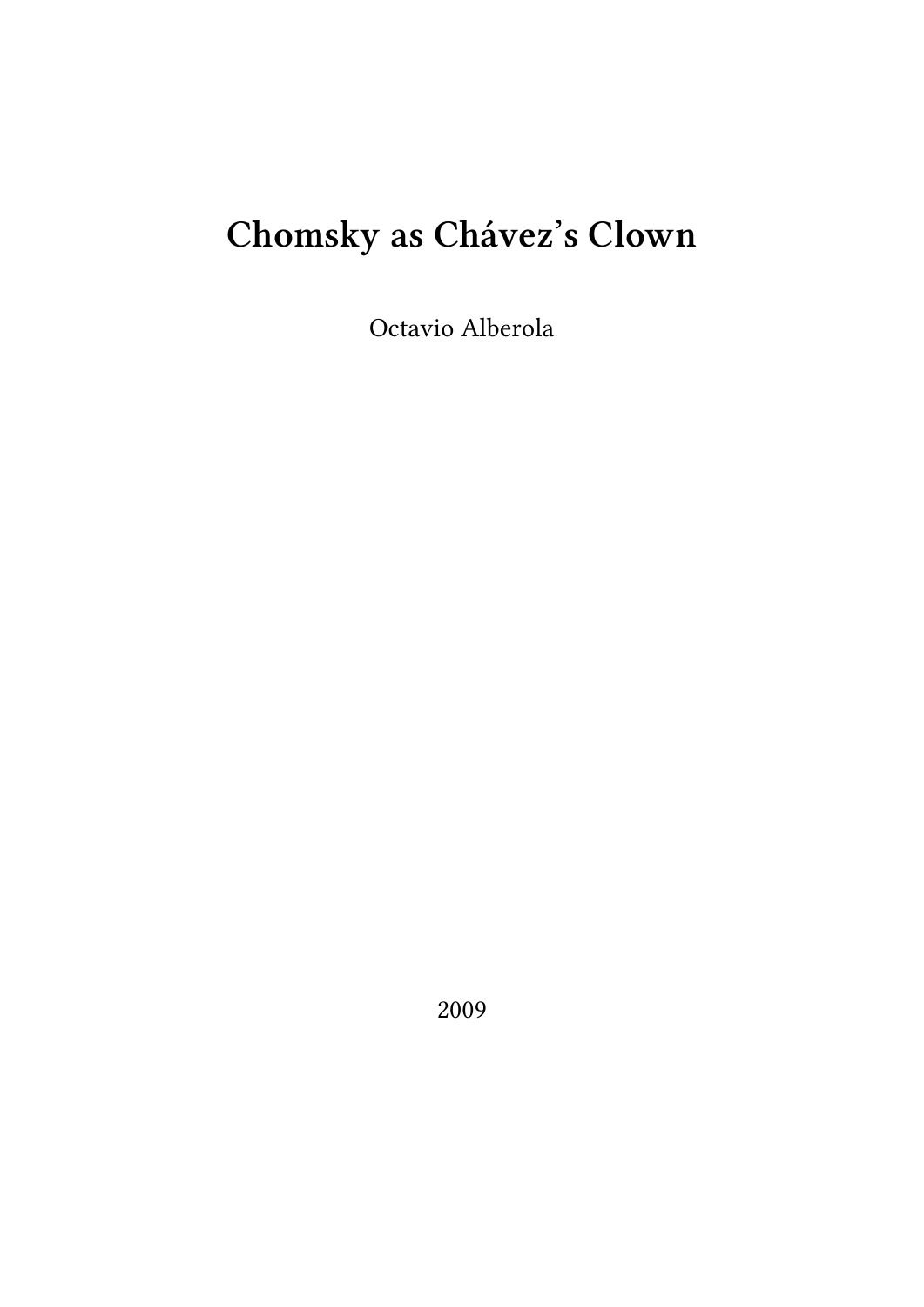## **Contents**

|--|--|--|--|--|--|--|--|--|--|--|--|--|--|--|--|--|--|--|--|--|--|--|--|--|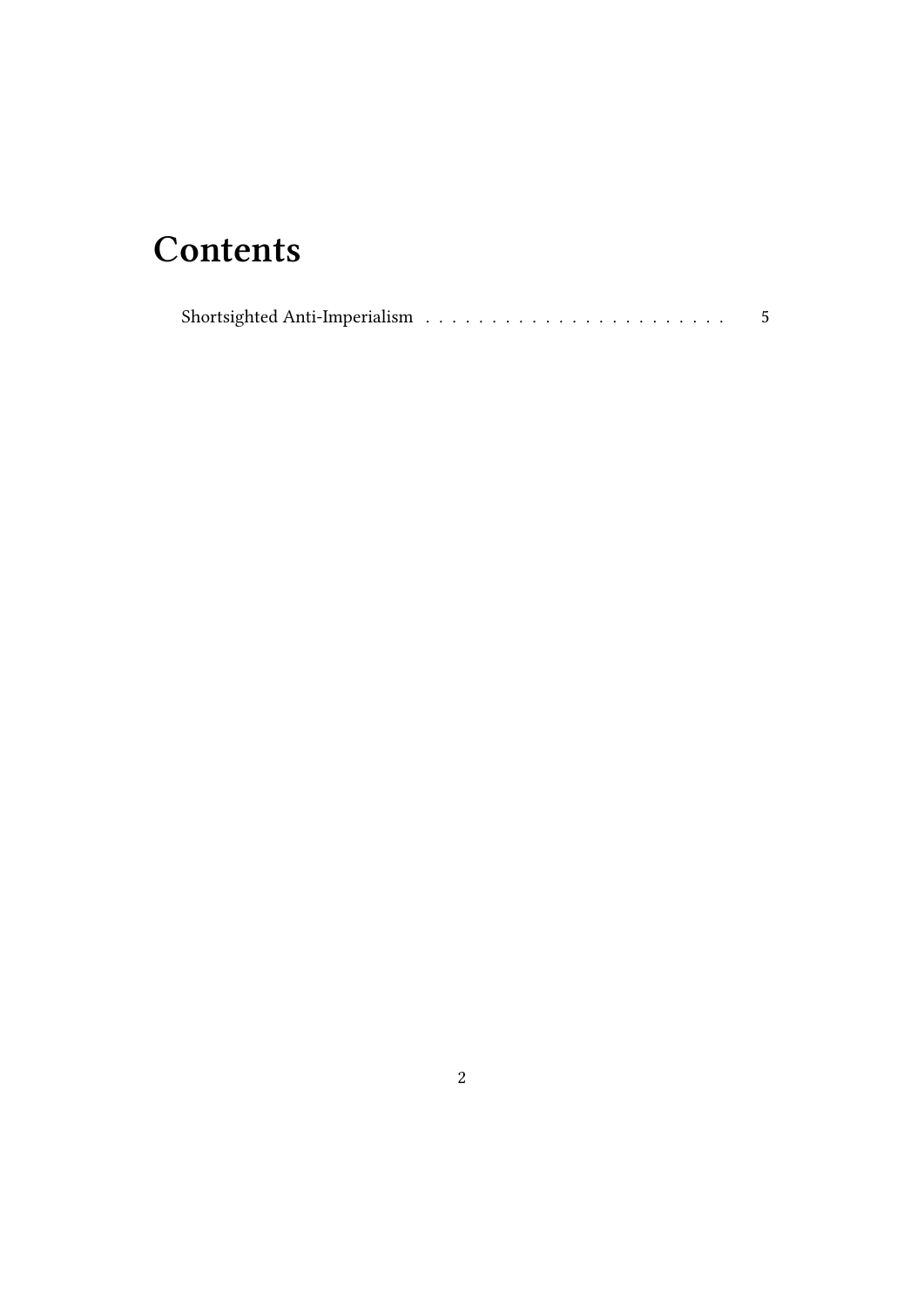Contrary to what many think, the ability to believe in fairy tales and to blindly accept a fiction, no matter how fantastic or grotesque, is not the sole attribute of the dumb and ignorant. The famous writer Noam Chomsky has just proved that intelligent and cultivated intellectuals are also capable of believing and adopting conduct and political action totally dogmatic, false and authoritarian. They believe so or at least pretend to.

It is nothing new to see a highly ranked intellectual falling into such contradiction. In the Soviet Union and Maoist China we saw the irrational phenomenon of the "fellow travelers" … Those intellectuals who believed — many of them in good faith — the establishment of "socialism" and the construction of "the new man" in those countries until the facts forced them to realize what those regimes really were. Nevertheless, although in many cases such mistakes are not motivated by the search of some sort of reward and may seem sincere, just some anthropological weakness, it behooves to ask the why and how of such conduct. Although the easiest thing would be to think that it is simply due to beliefs that no human being — even the most rational ones — could forever avoid, in Chomsky's case it is not possible to forget that he himself fought against this tendency in the past.

That is why it is imperative to ask: how can a man, apparently capable of reasoning, of critical analysis of what happens in the world, travel to Venezuela today to sing the praises of "XXI Century socialism" without noticing the military mentality of its inventor, Commander Chávez, nor the crass populism of his so-called Bolivarian Revolution? How can Chomsky commit the same error as some famous intellectuals of the past century, some praising Stalin and some, years later, revering Mao and his "Little Red Book"? They did so because they believed that in Russia and in China they were building the "true communism" and he does so now because he believes that in Venezuela "a new world, a different world" is being created. How can he forget that later all those intellectuals were forced to confess a "mea culpa" for their ideological blindness that prevented them from seeing what was behind the Stalinist and Maoist revolutionary discourse? That totalitarianism, responsible for the death of millions of people, inspired Castro to impose for fifty years a dictatorship in Cuba that Chávez devoutly imitates.

But what is surprising in the Chomsky of the last few years is not only the apparent historical amnesia but that he is sensitive to the praises the histrionic commander bestows: "I give you the warmest welcome (…) it was time for you to visit us and for the Venezuelan people to see you and hear you directly" while he shows his gratitude for his "loving and generous words". There is also the buffoonery of Chomsky saying how "it moved him to meet the men who have inspired this situation".

What is most surprising about this conversion to messianic faith, similar to other famous conversions to Catholicism (Baudelaire, Peguy, Claudel, etc) is that the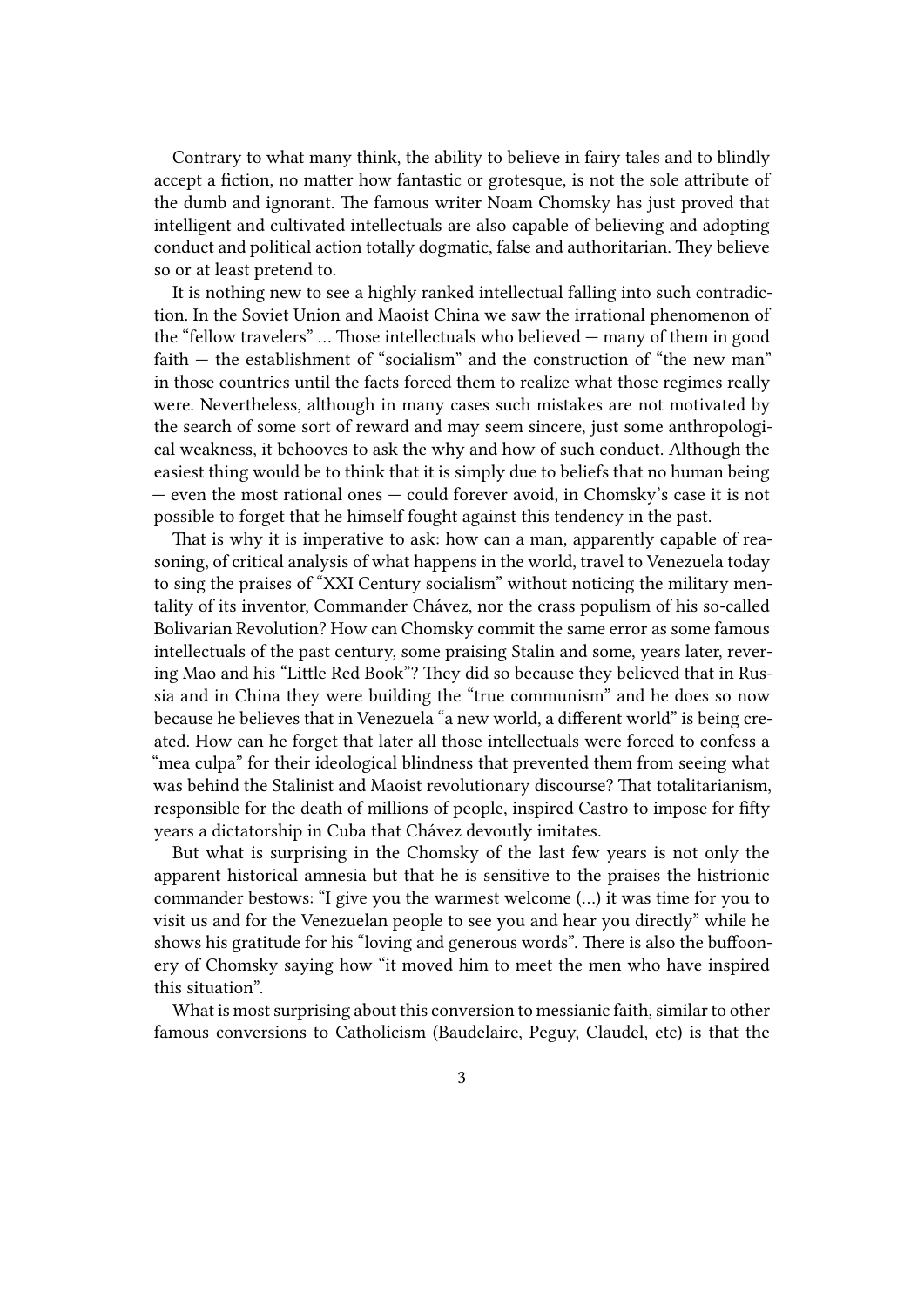miracle happens after the collapse of "real socialism" of Soviet inspiration and the establishment of capitalism in China by the same communist party Mao left in power. In contrast to the young intellectual "idealists" who worshipped Stalin or Mao before these important historical events happened, Chomsky has been able to observe them in his lifetime and that makes more incomprehensible the fact that he now seems to have forgotten them. Above all, the failures of messianic revolutions confirm without a doubt all his prophecies.

It is true that for a while now we have been witnesses to the instrumentalization of Chomsky in many directions. This happens despite the fact that his ethical position, his ideological references and his political activity are contrary to what many of his followers defend and value. This is easy to see simply by reading his books. Unless today's Chomsky is not the same who wrote: "We are in a time of corporatizing power, consolidating and centralizing power. It is assumed this is good, if you are a progressive, as a Marxist-Leninist. Three important things come from the same background: fascism, bolshevism and corporate tyranny. They all come from the same more or less Hegelian roots." (Chomsky, Class Warfare, p.23) And let us not talk about what he wrote a while later regarding the country born out of the Bolshevik coup d'etat in October 1917 that, for Chomsky, was responsible for the dismantling of the emerging socialist structures in Russia: "They are the same brutal communists, the same brutal Stalinists of two years ago, now directed by the whites" and who are "the enthusiastic managers of the market economy". Hence his pessimism: "Those who try to associate themselves with popular organizations and help the population to organize themselves, those who support popular movements in this way, simply will not be able to survive in such circumstances of concentrated power". (Chomsky, Comprende le pouvoir, pp.7 — 11).

How is it possible that he can commit the same error as the pro-Chinese "fellow travelers" who had known the same old blindness in the preceding generation that of the old Stalinists who tardily came to self-criticism — although he was a critical witness to such blindness? What is even more serious in Chomsky's case is that those experiences have taught him nothing even after seeing and denouncing them.

Regarding Chomsky we must ask ourselves about the mystery of the strange cohabitation of the sharpest intelligence and the most obtuse credulity in the same human spirit. Particularly so because at that time he was one of the harshest critics of the blindness suffered by many of his intellectual colleagues who along with him constituted the cream of western intellectuals: the Sartres and other great philosophers, historians, sociologists, journalists or first rate university people.

It is indeed a mystery since there were few intellectuals who later didn't have to confess being wrong and admit that Chomsky was right, showing how this blindness had driven them to commit that very grave error in the past. How could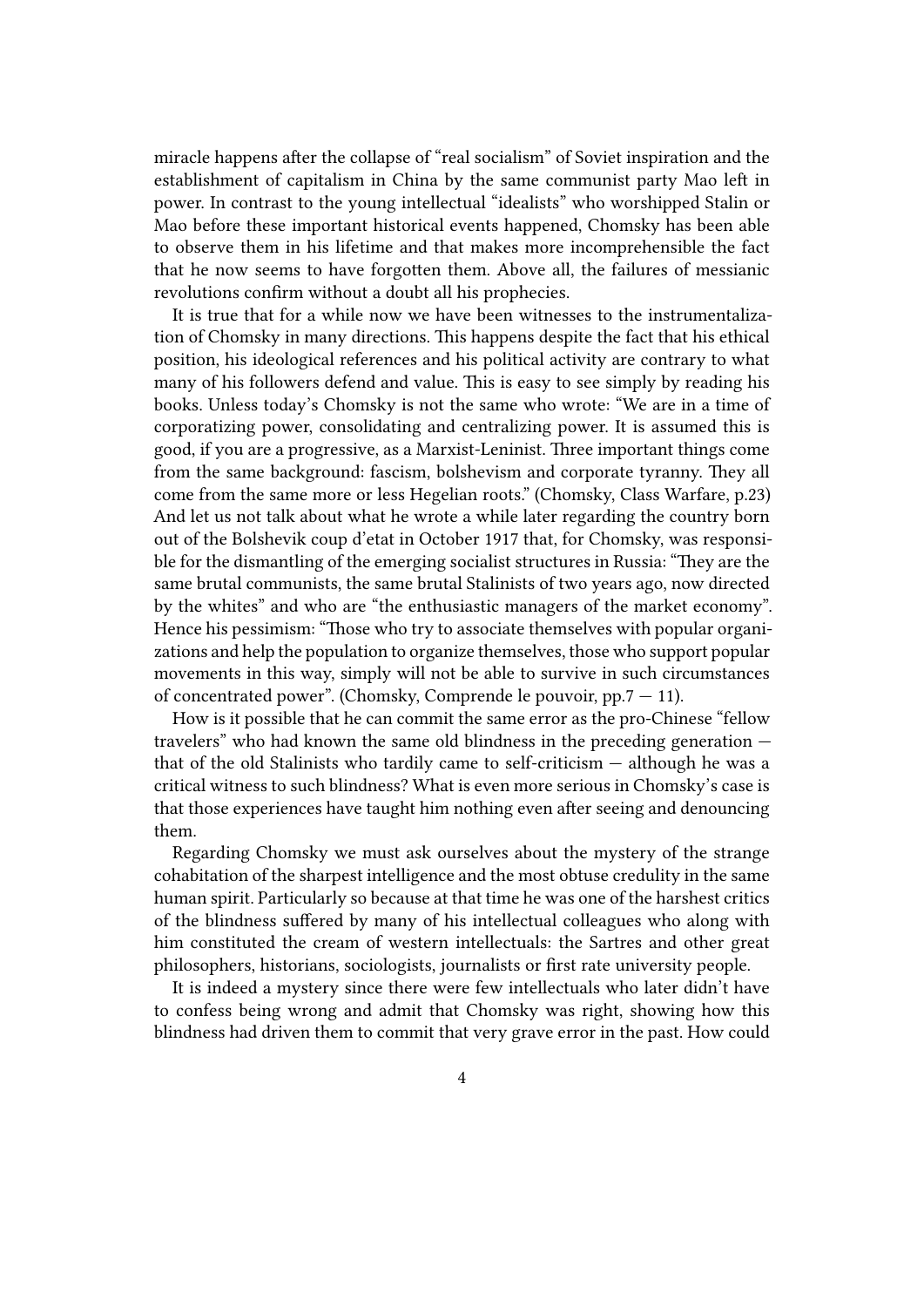Chomsky have forgotten this? It is also true that the old Stalinists' blindness  $-$  a thousand times confessed and analyzed in articles, interviews and books — didn't serve as lesson for young western Maoists, who 20 years later repeated the same error, with the same arrogance as their predecessors. The first thing for them was blind adhesion to what was presented as an emancipating revolution. In Chomsky we see the opposite: first came the denunciation, the objective, rational analysis, rigorously critical, and then the blindness…

## **Shortsighted Anti-Imperialism**

It is true that Chomsky's anti American imperialism was rather discreet with regards to the growing authoritarianism of the Sandinistas during their turn in power in the 80's in Nicaragua and the Castro dictatorship during several decades. And this is so in spite of the fact that among the victims of the latter are many who shared a lot with the militant pro-Cuban anti-imperialists of Latin America.

Could it be that this obstinate anti-imperialism, the fact that in his view the most important thing is to denounce the injustices prevalent in the USA as well as the injustices generated by this country on a global scale, drives him to stake his position on what happens in the American continent in such a confusing manner? Although Chomsky still considers himself "anarchist-libertarian" it's clear that for him ideological considerations must be relegated to the background and a kind of gradation must be made between injustices according to the degree of global danger posed by the targets of his criticism. The problem is that such political relativism allows many Marxist-Leninists, demagogues and politicians, whose only concern is the conquest of power, its execution and conservation, to get shelter in Chomsky's anti-imperialist arguments instead of caring about helping the people to organize themselves. It's a serious problem because Chomsky does and says nothing to dissuade them. On the contrary, maintaining such immoral discretion with such perseverance and allowing himself to be photographed besides the Castros and the Chavezes he becomes an accomplice of the clownishness and the authoritarian, dictatorial deviations of these modern day oligarchs, no matter how convenient or discreet his praises might be.

Unfortunately, this obstinacy in keeping such Manichean discretion (considering that these demagogues' access to power is less of a danger than the destruction caused by Yankee imperialism in the world) is not only inefficient in preventing such destruction (these demagogues continue to do business with the empire's multinational corporations) but also contributes to demobilize people and make even harder the task of those who do struggle against worldwide domination by Capital and the State.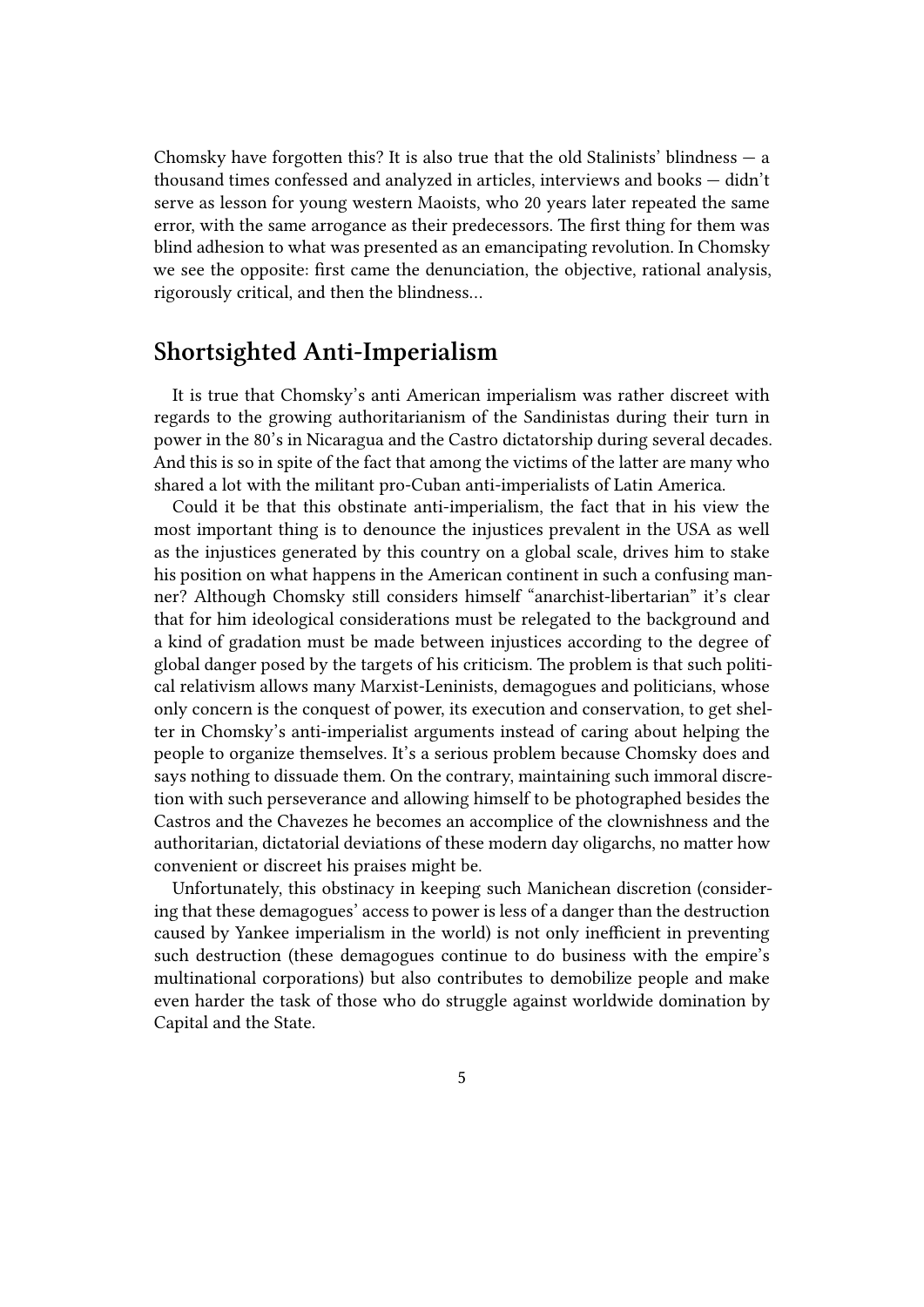It is possible that, given his age, Chomsky can't recognize it: but it is impossible to think that he isn't aware of the distance that separates him from all those who believe his arguments against the Yankee empire and who, in turn, are very reticent, because of self-interest or comfort, to denounce the dominating ways of these supposedly revolutionary demagogues.